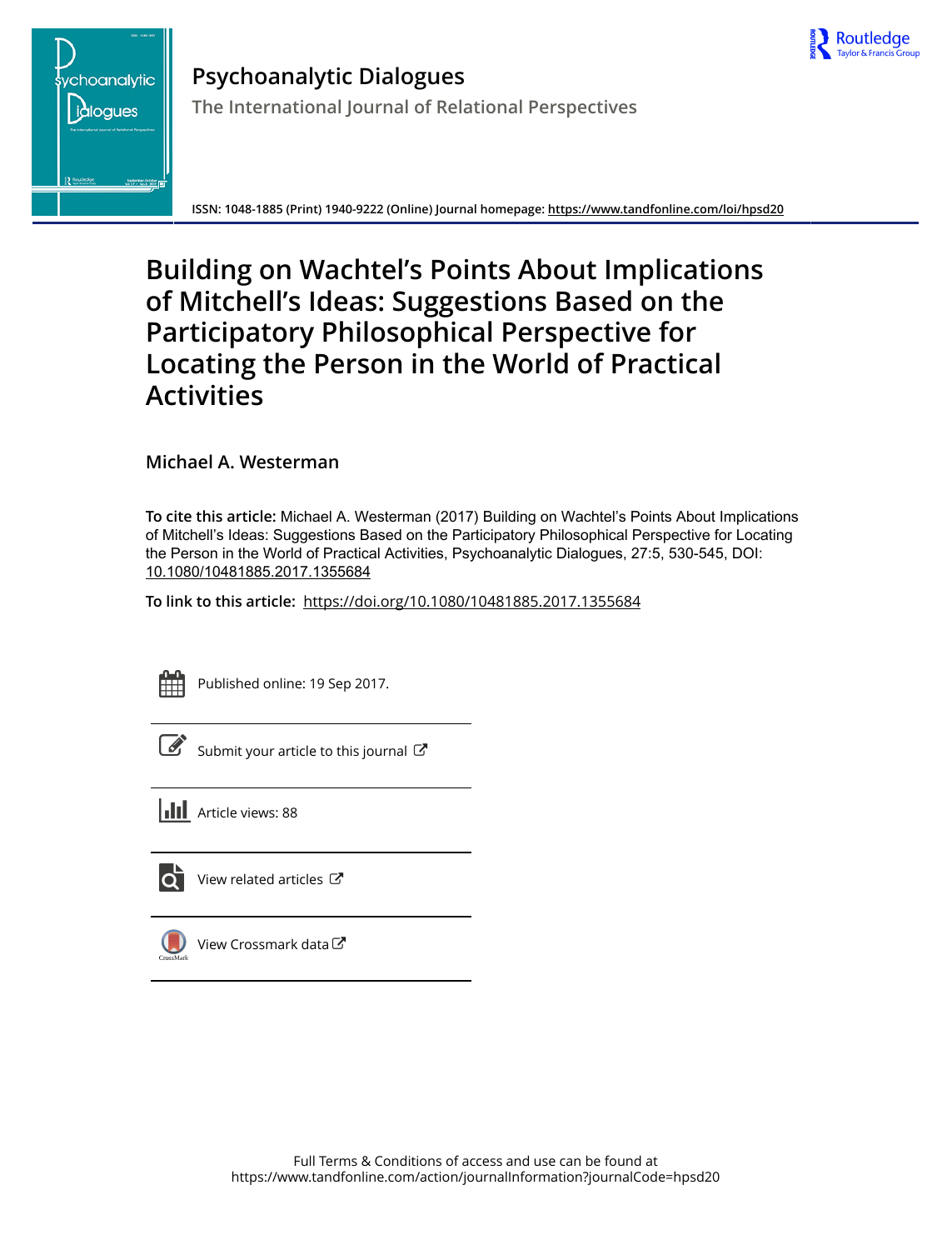

# Building on Wachtel's Points About Implications of Mitchell's Ideas: Suggestions Based on the Participatory Philosophical Perspective for Locating the Person in the World of Practical Activities

Michael A. Westerman, Ph.D. New York University

In his paper "The Relationality of Everyday Life," Wachtel (this issue) successfully moves us further along the path of the "unfinished journey" (p. 509) of Mitchell's work. I begin my comments by pointing out how Wachtel identifies the importance for both theory and practice of focusing on everyday life in addition to early parent–child interactions and what transpires in psychoanalytic/ psychotherapy sessions. His points about everyday life include rejecting one-person notions of internal processes that are "frozen" in time and offering a way to understand the vicious circles that are a prominent part of most clinical problems. My comments also include suggestions about how we can take another step along the path Wachtel has encouraged us to pursue—which he aptly describes as treating the person as a "self-in-context" (p. 507)—if we approach basic issues about the person's relationship to others and the world at large along the lines of the participatory philosophical perspective (e.g., Westerman, 2005, 2013, 2014; Westerman & Steen, 2007). That perspective takes as its cornerstone idea the view that from the outset the person is a participant in practical activities. Guided by the participatory perspective, I add to Wachtel's suggestions about how a focus on everyday life can enter into therapeutic work; present a different view of what are typically called "inner" processes and discuss some of the implications of that view for clinical work; and, most important, put forward an alternative account of vicious circles.

In his paper "The Relationality of Everyday Life," Wachtel (this issue) applauds Mitchell for his contributions to what Wachtel calls the "move from a frozen-residue-of-the-past view of internalized objects to a fully and robustly relational/contextual viewpoint" (p. 509). Wachtel also argues that we need to continue to pursue the implications of Mitchell's ideas because this move remains an "unfinished journey" (p. 509). Wachtel's goal in his paper was to explain how we can move further along on this journey by focusing on everyday life. In my opinion, he succeeds admirably.

In what follows, I first review some of Wachtel's main points. I then turn to suggesting a way to build on those ideas to take another step along the path. I draw on philosophical considerations to rethink basic ideas about theory and metapsychology. I also refer to some relatively

Correspondence should be addressed to Michael A. Westerman, Ph.D., Department of Psychology, New York University, 6 Washington Place, Fourth Floor, New York, NY 10003. E-mail: [michael.westerman@nyu.edu](mailto:michael.westerman@nyu.edu)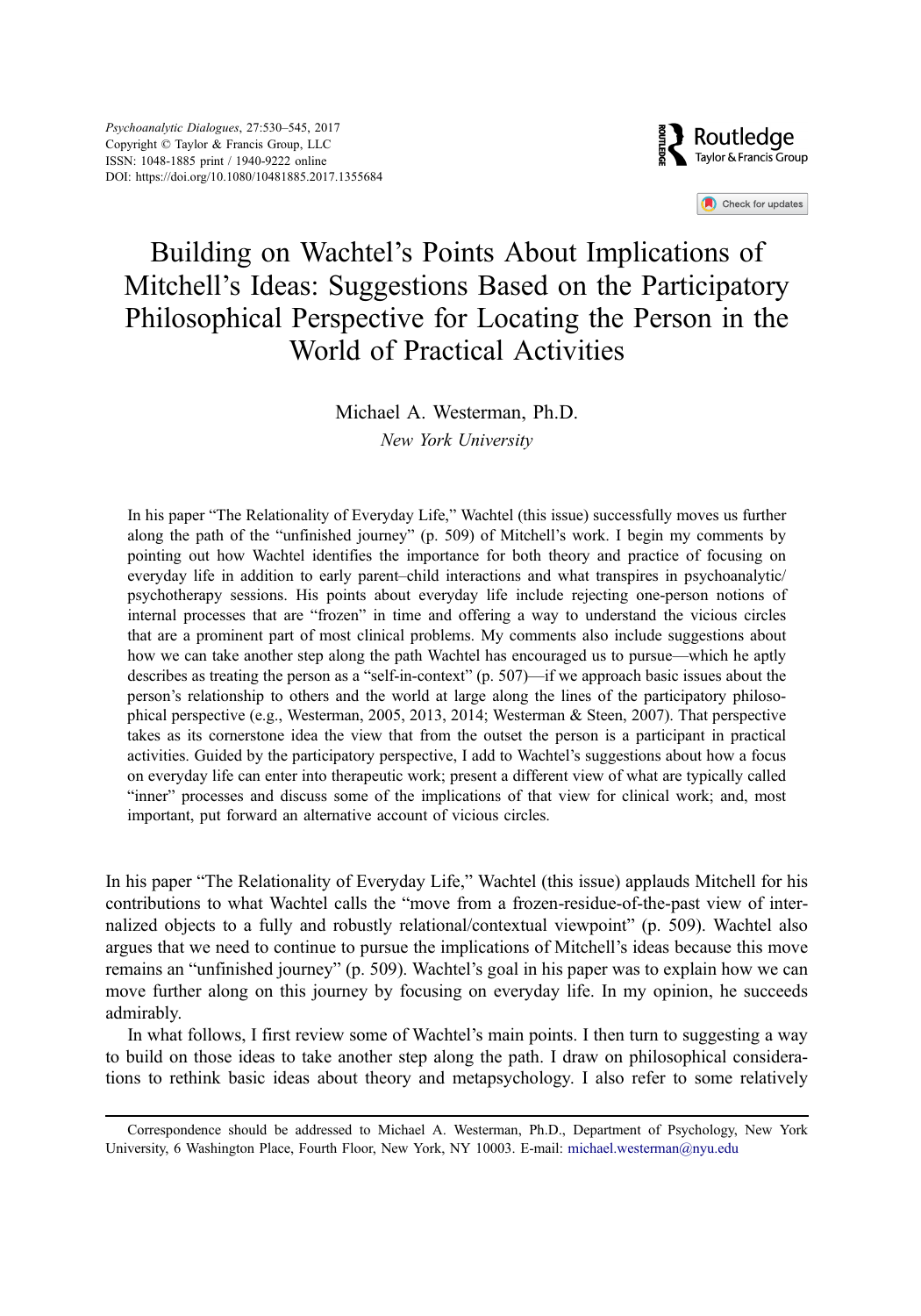recent lines of theory and research outside of the domain of psychoanalysis that illustrate the approach I suggest. I believe the basic ideas I present offer a more thoroughgoing way to focus on what Wachtel aptly refers to as the "self-in-context" (p. 507). In the final part of these comments, I show how we can put the basic ideas to work to further advance our understanding of relationship phenomena and psychotherapy processes.

# SOME OF WACHTEL'S KEY POINTS

Wachtel (this issue) points out an important theoretical inconsistency. Relational psychoanalysts view parent–infant interaction and the analytic session in terms of a two-person framework and focus on the variability, or change, of behavior that results from how people in a dyadic relationship affect each other. By contrast, they conceptualize everyday life in terms of oneperson "frozen-residue-of-the-past" notions and emphasize stability in individual differences in behavior, feelings, and so forth in day-to-day living. Wachtel argues that Mitchell ([1988\)](#page-15-0) rejected the idea of an "inner baby fixed in time" (cited in Wachtel, this issue, p. 506) even when Mitchell tried to incorporate Kleinian and object relations theory into his thinking.

Wachtel (this issue) notes that for many years he has pursued ideas—at first independently of Mitchell and later in parallel with Mitchell's contributions—that address concerns that are similar to the issues that motivated Mitchell's work. However, Wachtel has given a good deal of consideration to everyday life, which he refers to as the "excluded middle" because relational theorists have paid little attention to the everyday events that take place between infancy and the time when an adult might later enter analysis or therapy (p. 511).

The account Wachtel has developed about what transpires in the relationship events of everyday life (which also is relevant for analysis and therapy) offers a single model for understanding both stability and variability. According to Wachtel, two-person processes can lead to stability in some situations, even though they lead to variability in others. In fact, Wachtel argues that early childhood events are carried forward into adulthood only insofar as two-person processes make that possible. We should set aside notions about "frozen" processes when it comes to everyday life, just as relational theorists do when it comes to infancy and the analytic session.

I can very briefly summarize part of Wachtel's two-person account of stability as follows: What a person is like is not fixed in time. It must be refashioned along the same lines again and again through ongoing relational processes if the person is going to remain the same. This occurs when the person behaves in a manner that leads significant others to respond to him or her in ways that promote staying the same. Wachtel's model also includes an explanation for why individuals behave in ways that lead to self-perpetuating "vicious and virtuous circles" (p. 520). I have more to say about that part of the model shortly.

Wachtel's ideas about everyday life offer the theoretical consistency of a two-person model that accounts for both stability and variability in everyday life, infancy, and analysis/therapy. This is a very valuable contribution in itself. Moreover, Wachtel argues convincingly that paying close attention to patients' everyday lives also can contribute significantly to clinical work. One point Wachtel makes along these lines is that we need to consider patients' everyday lives because they are "a critical part of the 'glue' that holds together the link between the past and the present" (p. 519). Wachtel makes another point in his case example about Jason, which is that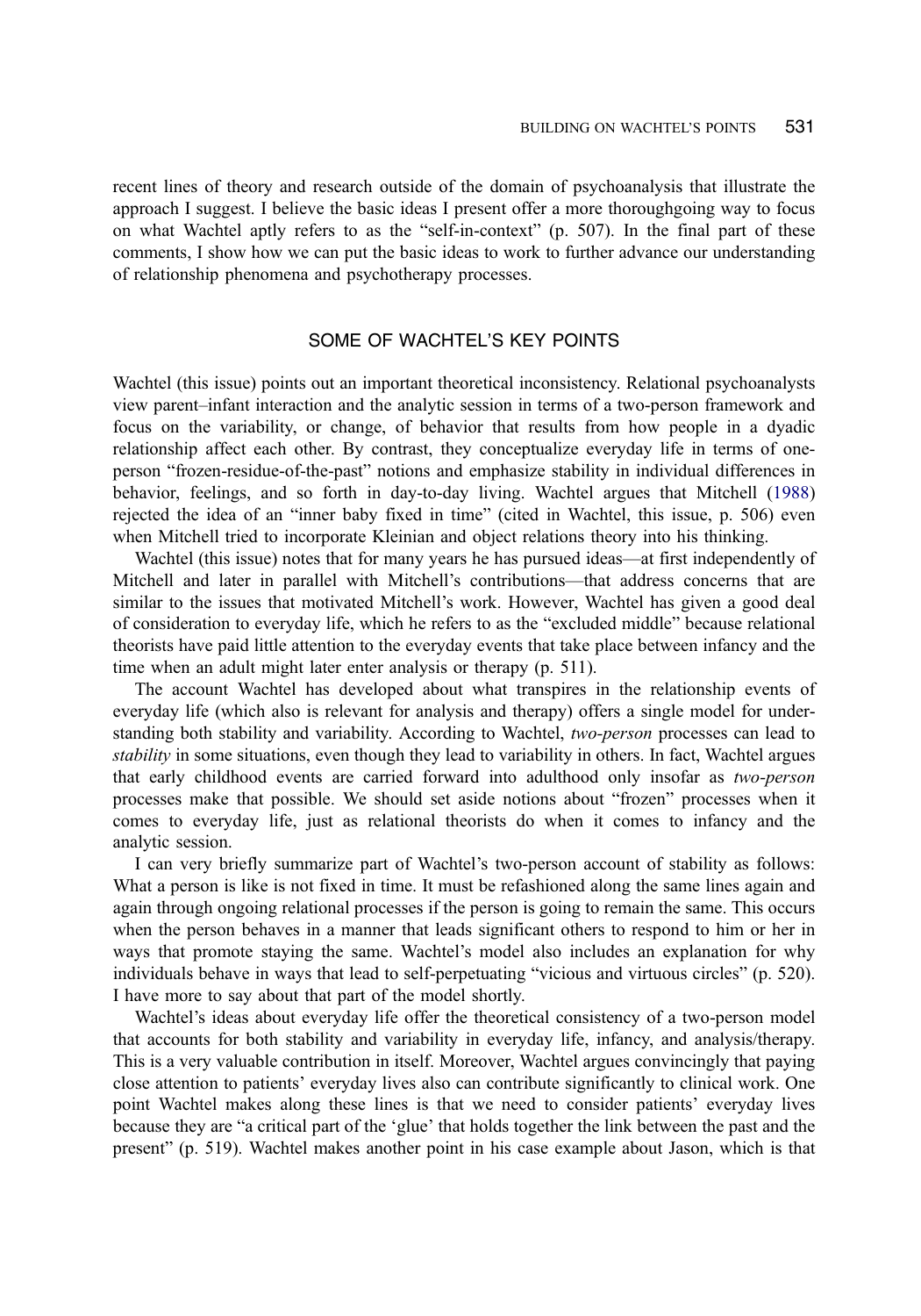coming to understand what goes on in a patient's everyday life can enhance a therapist's ability to negotiate difficult aspects of his or her relationship with the patient. Wachtel also makes an important general point about the value of attending to patients' everyday lives. He notes that in order "to help the person to generate *change* in his or her life, we need to understand with great clarity how he or she keeps it the same" (pp. 519–520, italics in original).

I agree with all of these ideas. In fact, Wachtel's (e.g., [1994](#page-15-0), [1997](#page-15-0), [2008](#page-15-0), [2010](#page-15-0)) work has been an important influence on my approach to theorizing, research, and clinical work. Nevertheless, I have questions about a part of Wachtel's account I have not mentioned so far. According to his viewpoint, relational processes involve bidirectional causal processes between internal structures and external events. There is no beginning point in these processes because they are circular, but in one step "the callings of the inner world" (p. 519) affect how a person behaves. In another step, the individual's behavior, in turn, affects how other people respond to him or her. And in another step, "everyday life experiences shape the internal object world" (p. 518). Putting all of this together, "internal structures shape relational events as relational events shape internal structures in a neverending bidirectional process in which neither is more fundamental" (p. 510).

From a clinical perspective, it is especially noteworthy that circular processes of this kind can take the form of vicious circles that maintain patients' problems. According to Wachtel, in such cases a patient's inner world will include problematic fantasies, expectations, conflicts, and so forth that lead to behaving in dysfunctional ways that promote responses by others that lead to the persistence of the problematic inner fantasies, expectations, and conflicts. All of these steps contribute to the perpetuation of the circle. As Wachtel puts it, the problem situation has stability "not because of either external or internal factors alone but because of how each replicates and brings forth the other" (p. 507).

I believe Wachtel's suggestion that we need to focus on the "self-in-context" is exactly on the mark (p. 507). I think most relational psychoanalysts also would agree with this point. As I see it, Wachtel's considerable contributions to our understanding of psychological problems and therapy/analysis rest on how he has made important headway in grappling with this basic notion. Specifically, his ideas are based on placing the person in the context of ongoing give–and-take with other people and placing the inner world in the context of ongoing give-and-take with external events rather than viewing it as a frozen realm.

Nevertheless, I believe that we can take the "self-in-context" notion further. To do that, we have to revisit old questions about the person's relationship to other people and the world at large and decisively depart from the dualist notion of a subject on one side of a split or divide and the world on the other. That is to say, we need a philosophical perspective that departs from the dominant viewpoints in our intellectual tradition that guide most work in psychology.

Although Wachtel maintains that internal structures take part in continual reciprocal causal relationships with external factors, he does not otherwise provide us with a new view of the nature of expectations, conflicts, unconscious processes, and so forth on the side of the person nor a new way of conceptualizing behavior and events on the side of the world. As I see it, this leaves us with a viewpoint that includes self and context and transactions between the two rather than a thoroughgoing model of "self-in-context." I believe that going further with the "self-incontext" idea can provide the basis for a better understanding of relationship processes, including continuity and change and other aspects of relational phenomena as well.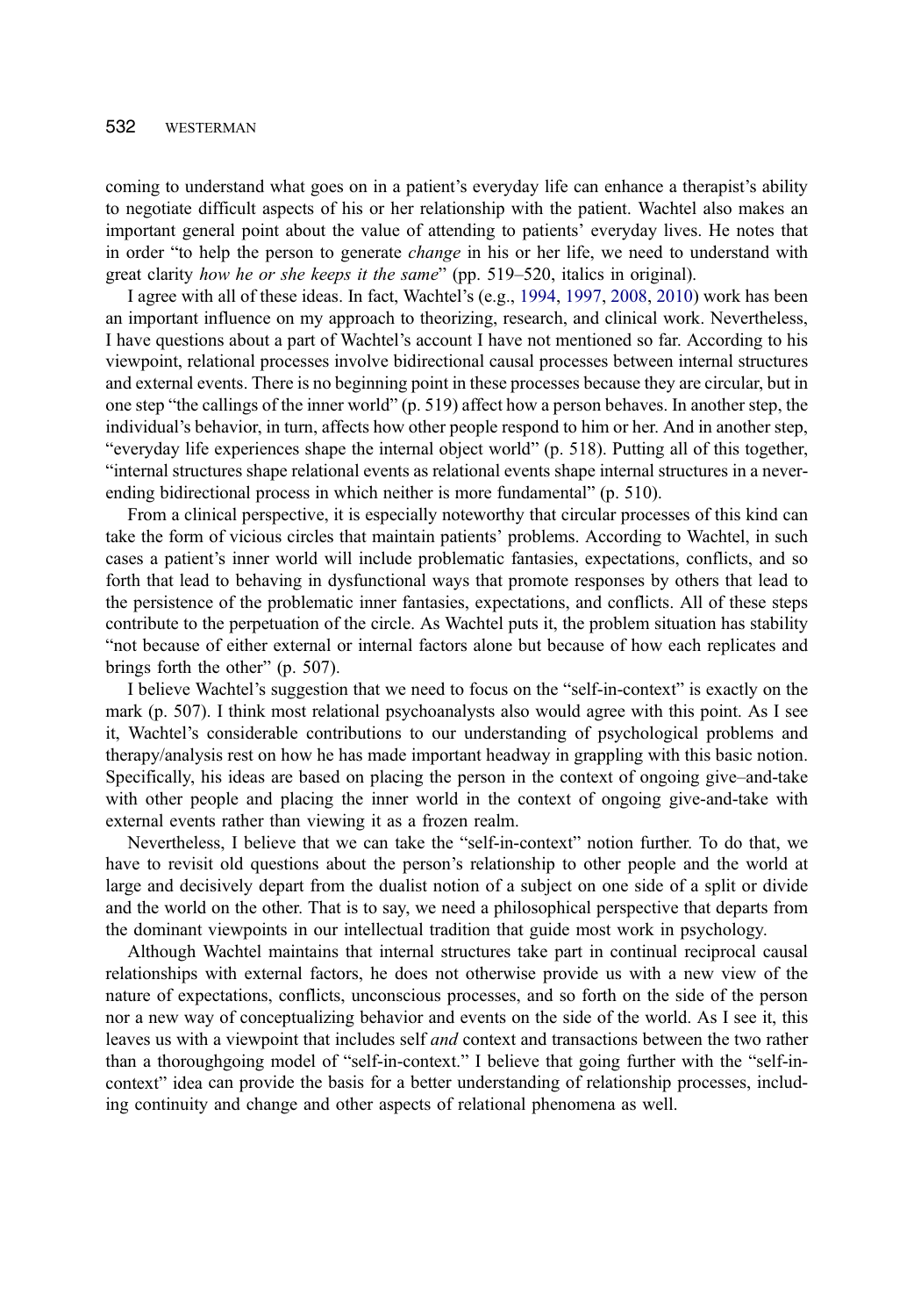# RETHINKING THINGS FUNDAMENTALLY: THE PARTICIPATORY PHILOSOPHICAL PERSPECTIVE

Several philosophers, including Merleau-Ponty ([1962\)](#page-15-0), Wittgenstein ([1958\)](#page-15-0), Heidegger [\(1962](#page-15-0)), and the American pragmatists, especially Dewey [\(1896](#page-14-0)), have marked out a fundamental viewpoint that can help us understand "self-in-context." I have drawn on these philosophers to develop a position I call the participatory philosophical perspective (e.g., Westerman, [2005,](#page-15-0) [2013,](#page-15-0) [2014](#page-15-0); Westerman & Steen, [2007](#page-15-0)). Whereas traditional philosophical viewpoints start with the notion that the subject, or person, is separate from the external world and reflects on it as a spectator (see Toulmin, [1982\)](#page-15-0), the participatory philosophical perspective takes as its starting point the person always already involved as a participant in the world of practical activities. Practices—the person, or several people, doing things—are treated as the fundamental unit of analysis, not the person as a removed subject or particular aspects of the subject (e.g., cognitions, perceptions) and also not the world "out there" or particular behaviors, events, or objects.

# Key Points

# Practical Activity, What?

The term "practical activity" refers to the vast array of things we do. Practices include fixing a flat tire and building a house, as well as other action patterns that are not utilitarian, such as gazing with awe at the stars. The things we do in interpersonal relationships also are practices, for example, greeting someone, hanging out with friends, acting independently in a relationship, and nurturing someone.

Practices are interrelated in many complex ways. One point here is that very often people engage in several practices at once. For example, someone might be building a house (in a remote setting) and at the very same time that person could be creating a new way of life focused on communing with nature.

#### The Basic Nature of Practices

Although my references to "doing things" might suggest that practices are behavioral and mechanical in nature, that is not the case at all. As Wittgenstein [\(1958](#page-15-0)) put it, practices (he used the term "forms of life") are characterized by richly complex "regularities." They are *meaningful* action patterns that cannot be reduced to a meaning-free object language. Moreover, what happens as people engage in practical activity matters to them (see the notion of "concern" in Heidegger, [1962](#page-15-0)).

At the same time, practices do not have the nature of Mind. Practices are meaningful, but they are not abstract formal structures, conventions, rules, or scripts. They are concrete in nature irreducibly indexical phenomena that are embedded in the contexts of actual situations. The practices we engage in are meaningful themselves, not because they refer to meanings in people's minds that "lie behind" the things they do. People participate in meanings; they do not possess them as removed knowers (as both rationalism and social constructionism maintain).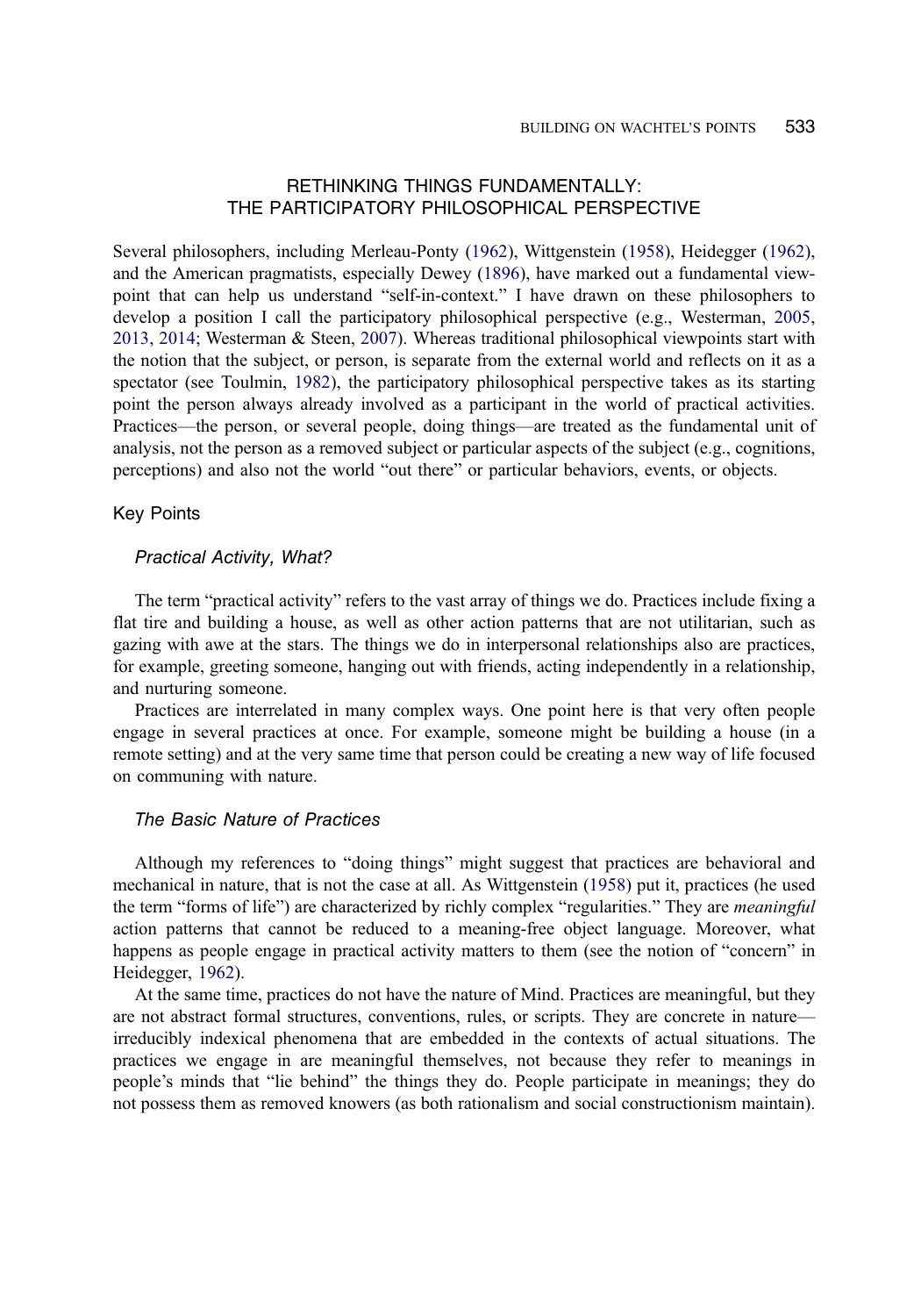## Much More than the Dyad

Wachtel argues in his paper on relationality in everyday life and elsewhere (e.g., [2008,](#page-15-0) [2010\)](#page-15-0) that relational psychoanalysis should take customs and traditions into account. I agree. In fact, there is much more to practical activity than the practices related to interpersonal relationships. Our accounts should include customs and the like and also concrete "things" and events, such as trees and rocks, cars driving down highways, and the human body. All practices are social and "factic" (Merleau-Ponty, [1962](#page-15-0)), that is, concrete. We do things as members of some culture (that has developed ways of doing things over long spans of time) and members of a species (that has evolved ways of doing things—including changes in anatomy and physiology—over extremely long time spans).

One implication of this point about going beyond the dyad is that, in good measure, we are participants in a world of practices that we share with sometimes all (practices closely linked to the human body), sometimes many (practices closely linked to customs) other people. The way in which any given person will do things in any given situation is never fully unique.

Another implication is that the dyad is not the founding term and "self-in-context" does not simply refer to placing the individual within a dyad (again, as Wachtel recognizes). To understand relationships, we have to situate what takes place within a dyad in the larger world of social-factic practices. Two-person phenomena exist, but they are set within that larger framework. Also, although novel events constantly occur in relationships (because as people engage with one another, things come up that are different in all sorts of concrete ways from situations encountered before), nothing occurs de novo. Nothing that transpires in any given dyadic relationship is ever the starting point. Dyadic relationship events always are set within the intertwined histories of the species and any given culture. That larger context always already includes practices for interpersonal relationships.

#### Cognitions, Behaviors, and So On Are Parts of Practices

Typically, psychologists' accounts start with supposedly isolable elements—some on the side of Mind (perceptions, cognitions, feelings, unconscious processes), some on the side of the "world out there" (behaviors, events)—and then go on to put those building blocks together to explain what people do. We see this, for example, in the familiar mediational model according to which events lead to perceptions, which are then processed internally, which then leads a person to respond with some behavior. According to the participatory perspective, this approach puts the cart before the horse. We should start by recognizing what people are doing. Only then will we be in a position to understand the cognitions, behaviors, and so forth that are involved, because those supposed building blocks actually are parts of practices.

Two developmental psychologists—Kaye ([1985\)](#page-15-0) and Fogel ([1993](#page-15-0))—put forward an idea that is helpful for understanding this point. They maintained that perceptions, behaviors, and so on, are *incomplete* in themselves and that, therefore, (a) the significance they have in any given situation depends on the role they play in the practice of which they are a part, and (b) they must dovetail (Kaye, [1985](#page-15-0)), that is, coordinate, with the other parts of what is taking place to forge practical activity. For example, what transpires in a relationship is not made up of a string of isolable behaviors. Instead, any individual behavior that occurs as two people relate to one another is a contribution by one of the participants to doing something with the other person that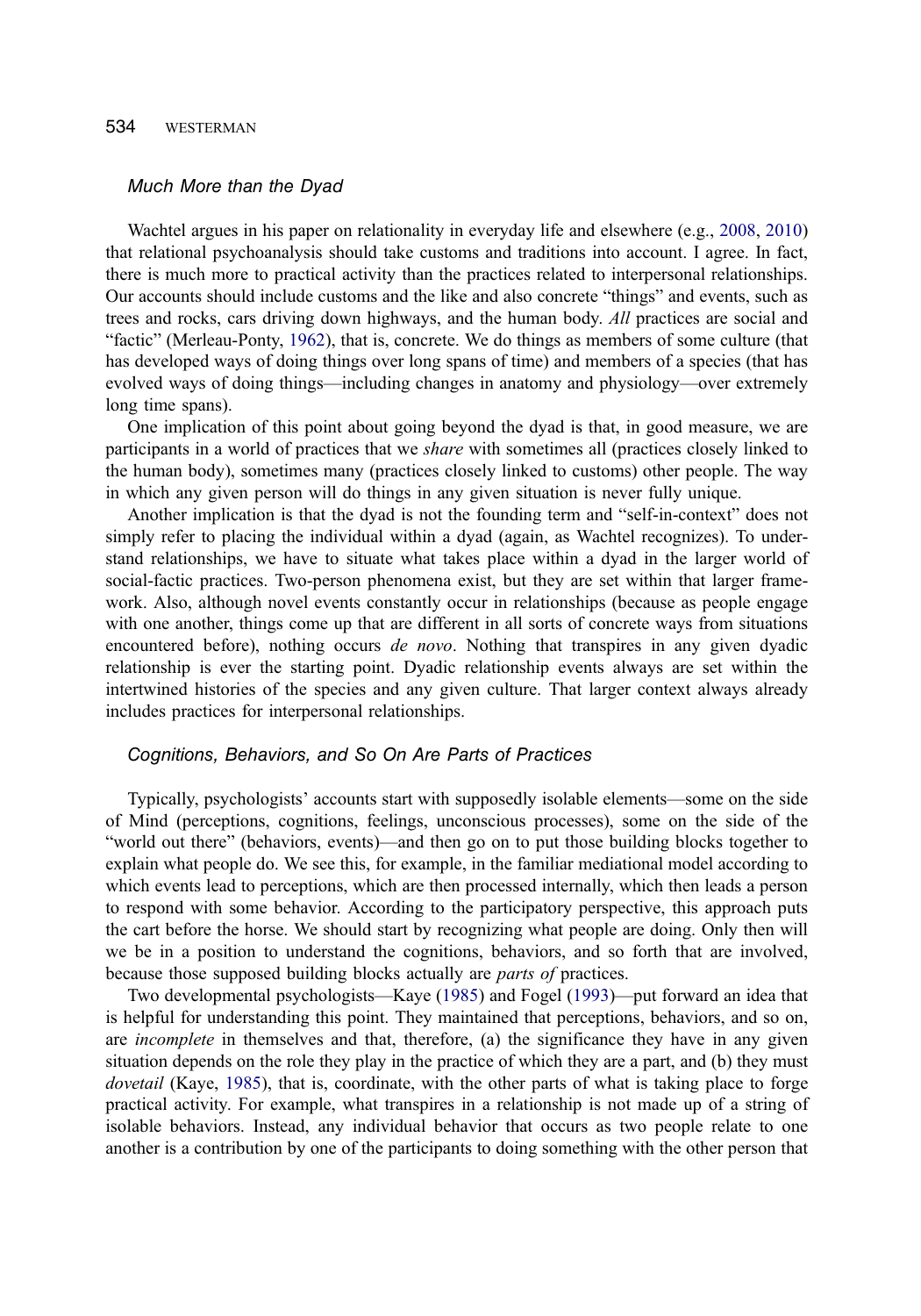has to mesh with what is taking place with respect to that practice (Westerman, [2005\)](#page-15-0). Our primary focus should be on *meaningful, organized action patterns* that are forged by dovetailing.

# Reconceptualizing "External Factors"

According to the participatory perspective, things (trees, rocks, cars, etc.) are parts of practices too, not isolable entities that have a certain nature in themselves (as in Kant's in itself). This idea is very similar to Gibson's (e.g., [1986](#page-15-0)) concept of affordances and Dewey's ([1896\)](#page-14-0) point that a stimulus is never an independent event but always something we perceive as part of what we are already doing.

However, this is not to say that the nature of rocks, trees, and so forth is "up to us." The things in the world also are not Kant's for itself. Recall the point I made earlier about how we do not possess meanings, we participate in them. Because we are always already engaged in participating in the world of practices, things have significances for us that we have not created. Rather, we find ourselves already engaged with those things in certain ways.

# Reconceptualizing the "Inner World"

Typically, psychologists think of the "inner world" of perceptions, cognitions, the subjective experience of feelings, and so on in a manner that largely focuses on representations viewed as copies of things "out there" in the world or imagined to be the case. The unconscious (fantasies, etc. that are not accessible to awareness) is viewed in a similar way, with the proviso that it includes representations that are hidden. Even when most psychologists think about internal processes, they view them as explicit rules or schema that are representations too, albeit ones that we do not "see" in awareness. As I said earlier, all of these phenomena are viewed as independent building blocks that we have to put together with other building blocks (e.g., behaviors) to arrive at accounts of what people do.

According to the participatory perspective, we primarily should be concerned with *what Mind* does, not with the contents it contains. Nevertheless, our accounts should include something like the contents that play the central role in most approaches. People can represent things in the Mind's eye. For example, a dancer can think to him- or herself "hit that mark" and visualize landing on a certain spot on the stage at the end of a leap. However, representing things is not the main thing that goes on in perception or cognition by any means, and we represent things only sometimes. Moreover, the contents of Mind should be treated as *parts of practical activity*, not isolable elements that enter into transactions with other building blocks.

In a discussion about rules, Wittgenstein ([1958,](#page-15-0) § 85) offered a simple example that clarifies these ideas. He imagined coming upon a signpost depicting an arrow as he is taking a journey and asked, "But where is it said which way I am to follow it; whether in the direction of its finger or (e.g.) in the opposite one?" The point is that the signpost itself does not include all we need to know to make use of it. Merleau-Ponty [\(1962](#page-15-0)) referred to what else we need to know as "prereflective understanding," or practical know-how. This basic kind of understanding is *not* a more elaborated set of additional explicit cognitions that simply remain out of awareness. It cannot be made explicit because it is not theoretical in nature but rather irreducibly linked to concrete contexts. The signpost on the road and the dancer's visualizing a spot on the stage might both play very useful roles, but these contents are useful only insofar as prereflective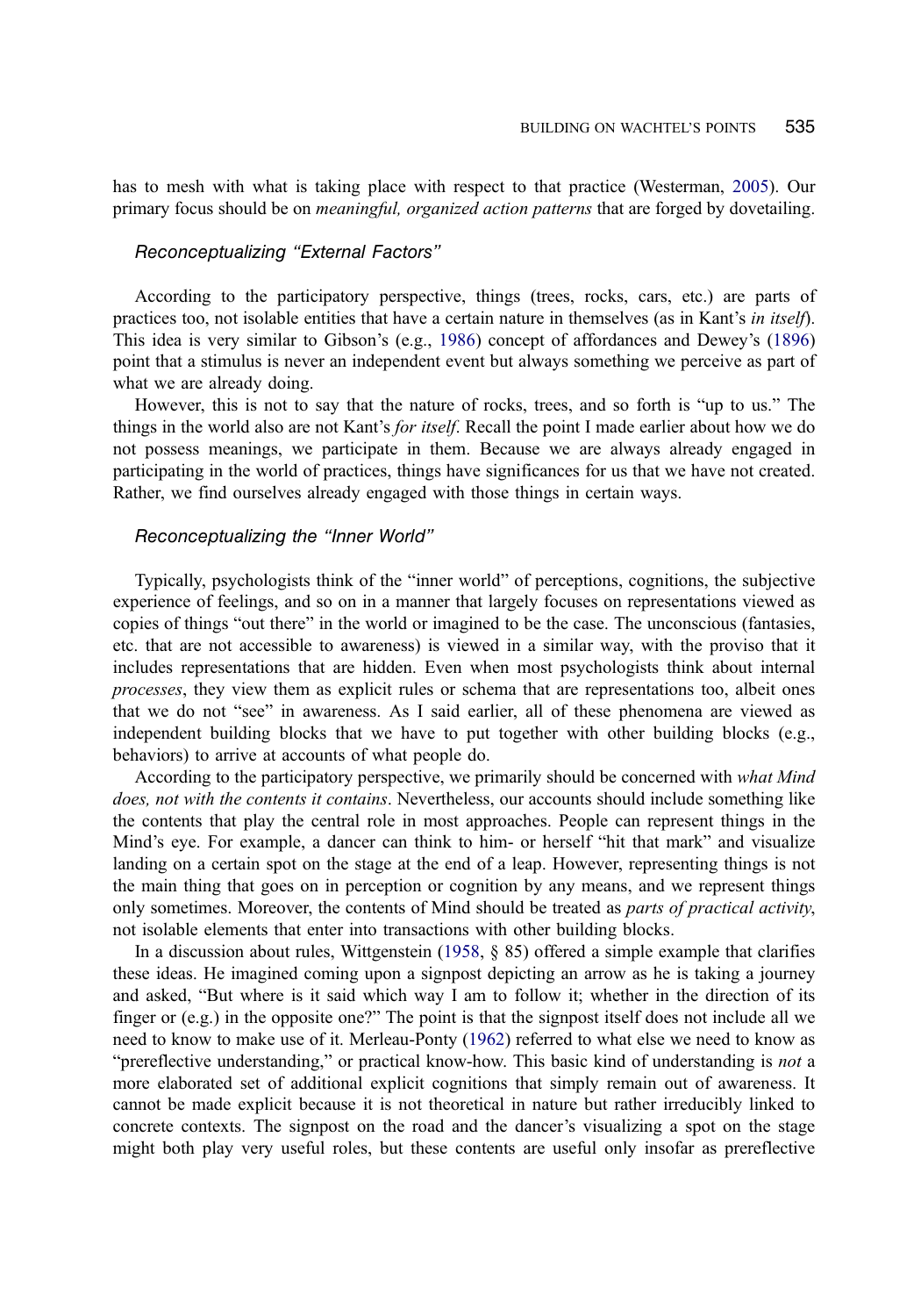understanding enables a person to dovetail them with other features of an actual concrete situation (e.g., another dancer crossing one's path at a certain distance at a certain moment) in a manner that makes it possible to attain the goal.

Without doubt, our practices are vastly different and far richer than what they would be if they did not include complex cognitions, differentiated and complex feelings, and unconscious processes. Nevertheless, these contents and processes are nested within the action patterns we participate in. The "inner realm" is not the separate domain of the isolable self but part of the world of practical activities in which the "self-in-context" is engaged.

It is indeed a shift to depart from the idea of the person as spectator who has cognitions and feelings about situations to the notion that the person is a participant who thinks and feels in situations. Nevertheless, the participatory perspective does not offer an impoverished view of this part of the landscape. It provides the basis for understanding people in ways that are every bit as deep and richly meaningful as traditional conceptualizations of the inner world.

#### Related Lines of Theory and Research

Several recent lines of theory and research illustrate how we can study the "self-in-context" in ways that conform to the participatory perspective and suggest its promise. One example is a set of efforts in cognitive science often called 4 E Cognition (see Osbeck, [2009](#page-15-0)). The Es stand for the claims that cognition is "enacted" (not primarily a matter of representation), "embodied," "extended" (i.e., the claim that Mind even goes beyond the body to include, e.g., the pen and paper one writes with), and "embedded" (situated in concrete contexts).

Another example is the functionalist approach to emotion (e.g., Fischer, Shaver, & Carnochan, [1990;](#page-15-0) also see Westerman & Steen, [2007,](#page-15-0) p. 334), which treats emotion as organized action patterns and places the subjective experience of feelings in the context of those patterns. One other example includes Vygotsky's ([1978\)](#page-15-0) activity theory and related research on scaffolding in cognitive and language development (e.g., Fogel, [1993](#page-15-0); Hustedt & Raver, [2002\)](#page-15-0), which provides helpful illustrations of dovetailing, or coordination, in interaction as a caretaker and child engage in doing something with one another.

Other examples include Gibson's (e.g., [1986\)](#page-15-0) work on affordances, which I mentioned earlier; Bickhard's ([2009\)](#page-14-0) interactivism, which among other things treats brain processes as parts of how people do things; position exchange theory (Martin, [2012](#page-15-0); Martin & Gillespie, [2010\)](#page-15-0), which views social roles from a perspective based on G. H. Mead; and work I have been pursuing with colleagues on interpersonal defense theory, to which I return at a later point (e.g., Westerman & de Roten, [2017](#page-15-0); Westerman & Muran, [2017;](#page-15-0) Westerman & Steen, [2007](#page-15-0)).

# PUTTING THESE IDEAS TO WORK

We can take these basic ideas of the participatory perspective and put them to work to enhance understanding of relationship phenomena and psychotherapy processes. With respect to relationships, the ideas lead to novel ways of thinking about continuity and change and about how one person's behavior affects another person.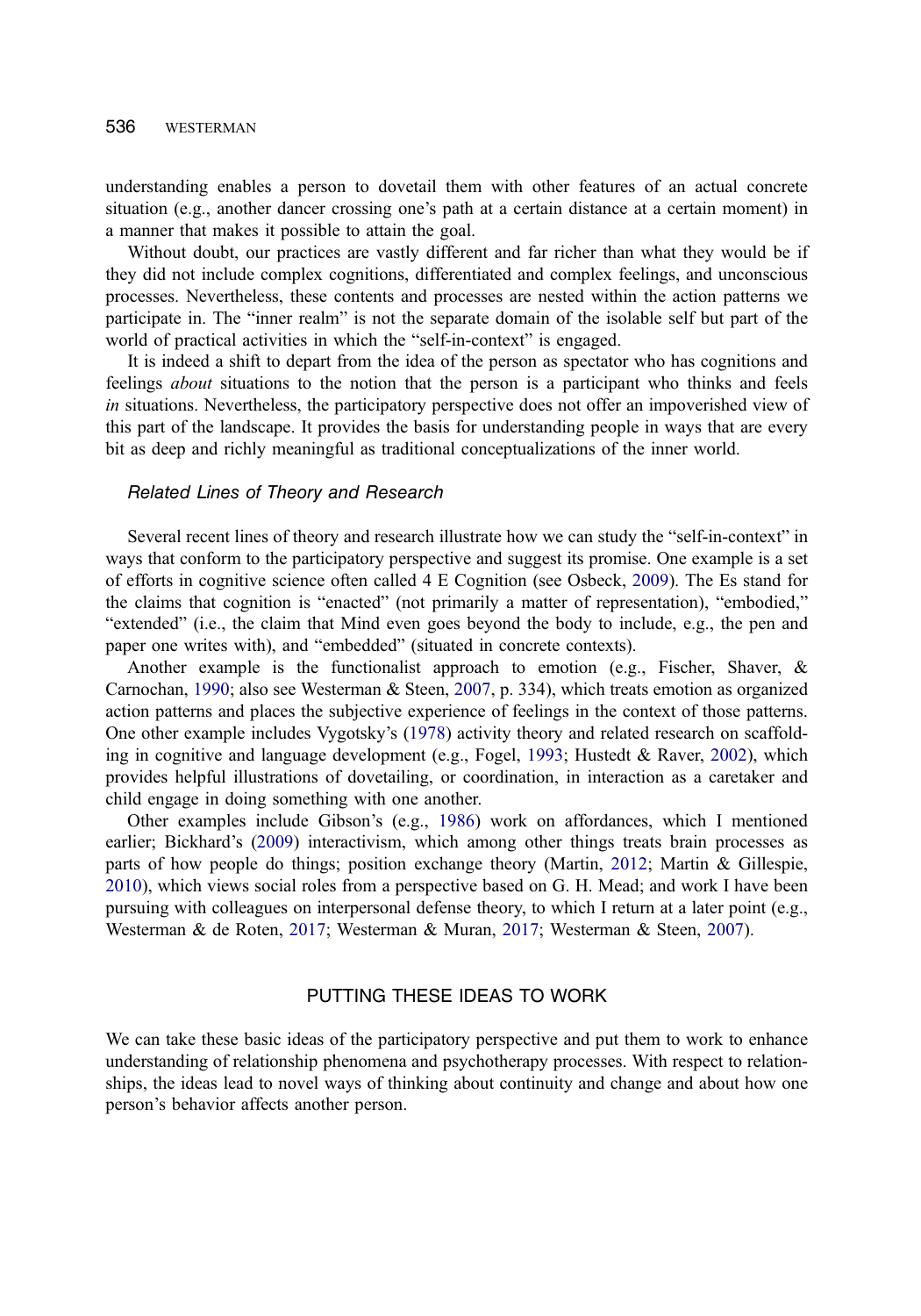#### Staying the "Same"

To begin, I consider one kind of situation in which two people, A and B, are in a relationship and the ways both A and B are acting remain the "same," that is, they each engage in some particular practice for relating to the other and continue to do so. This is a simpler phenomenon than the type of situation Wachtel explains in terms of vicious circles. It also is less important from a clinical standpoint. Nevertheless, it is useful to consider here. I turn to the kind of example Wachtel focuses on at a later point.

For example, consider a situation in which A is acting in a negative, hostile controlling manner. As I see it, it always is possible that A can continue to act the "same" way in this relationship no matter how B responds so long as A dovetails each of his or her individual contributions to the exchange with B's contributions in certain ways (see Westerman, [2013,](#page-15-0) pp. 366–368). Consider a case in which B responds to A by opposing A's attempts at control. If, at one point, B argues that a directive by A is not a good idea, A might dismiss B's points and amplify his or her demands. If, at another point, B voices objection in general to A calling the shots, A might reply with a put down about B's character. These behaviors are different from each other in one sense, whereas in another they are the same because both are hostile controlling ways of relating to another person. Similarly, A can continue to act the same way if B defers to A and goes along with him or her, or if B behaves in an independent, autonomous manner, or if B acts in an easygoing, communing way so long as, once again, A dovetails each of his or her bids with B's bids in certain ways.

In all these cases, A could act in a hostile controlling manner, although "staying the same" over time would require *constantly changing* how he or she acts in order to modulate his or her bids based on B's moment-to-moment contributions. This point also holds regarding what B has to do to continue to engage in the practices of opposing A's attempts at control, or yielding submissively, or acting independently, or communing with A.

We could say that these examples involve "two-person processes" in the sense that we cannot think about what one person is doing without taking into account what the other person is doing. However, relational psychoanalysts use this term to refer to situations in which what transpires in a dyad leads to changes of a different sort, for example, A and B creating some new way of relating to each other in which both A and B change how they are acting. From the standpoint of relational psychoanalysis, one might well ask, "Shouldn't there be mutual influence within the A-B dyad that goes beyond modulating behavior to stay the same?"

By contrast, the participatory perspective can readily make sense of this type of example. In fact, examples of this sort highlight several ideas basic to the approach. They illustrate the points that we should focus on meaningful, organized action *patterns*, not on isolable behaviors, cognitions, feelings, and so forth, and that these patterns are forged by processes of *dovetailing*, or coordination, with whatever else is occurring such that these *parts* have to vary from one moment to the next to result in the same pattern.

The absence of mutual influence leading to changes in action patterns themselves in this kind of example can be explained by another point I have presented (in agreement with Wachtel): The dyad takes its place in the much larger world of practical activity. Both A and B may well have developed how they relate to the other outside of their own dyadic relationship, and factors outside of their relationship may maintain how they act in this dyad.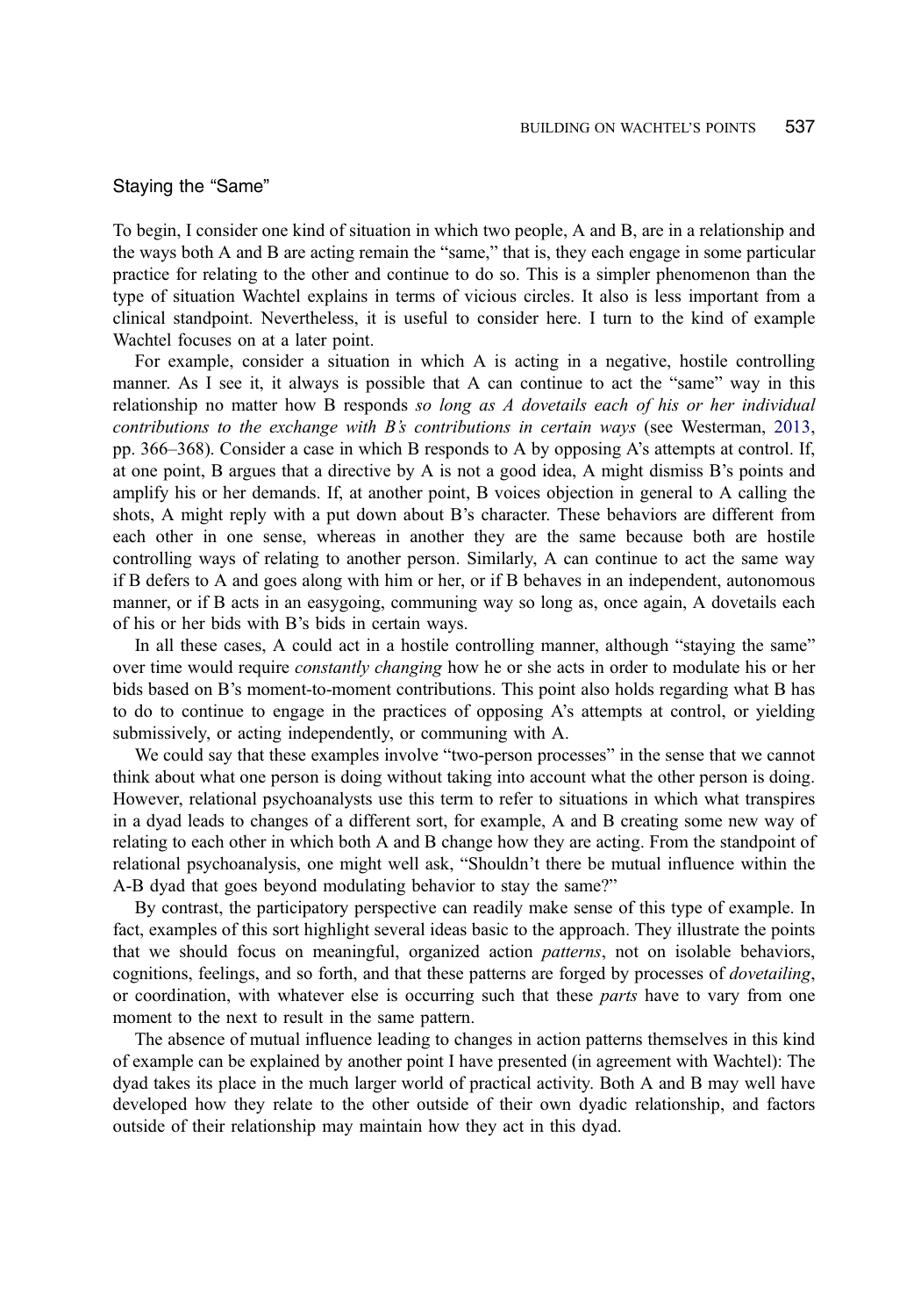Hence, we have a case of stability in individuals' ways of relating rather than a situation in which bidirectional causal processes lead both participants to change in noteworthy ways. However, these stable aspects of how each person acts are features of the "self-in-context," not the self as separate—with "context" referring to the world of practices, not only the context of this one dyadic relationship, and "how a person acts" understood as a way of participating in a pattern of practical activity that is embedded in concrete contexts.

#### Changing Relationship Practices

Along with Wachtel, I believe that transactions between people often cause people to change their relationship practices. But how do these change processes work?

We can explain these processes as examples of *scaffolding*, which I mentioned briefly earlier, and the similar notion entrainment (e.g., Bernieri, Reznick, & Rosenthal, [1988;](#page-14-0) Brazelton & Als, [1979\)](#page-14-0). These concepts refer to phenomena in which one person, X, relates to another person, Y, in a patterned manner that "pulls" Y into a new way of relating to X by building on certain aspects of Y's initial way of relating to X.

I can illustrate this idea with an example. Person Y may have been relating to X in a way that never included asking X for any kind of help or assistance and never accepting any help that X offered spontaneously. X might be able to lead Y to change by offering simple expressions of concern when Y made any reference at all to the things that were difficult in Y's life. If at some later point Y began to respond to X's expressions of concern (e.g., by saying, "Yeah, you're right, that really was tough."), X might go on to offer advice on such occasions or do simple things to cheer up Y. Over time, Y might begin to ask X for help and accept X's assistance.

Understanding changes in relationship practices in terms of scaffolding or entrainment follows quite directly from the participatory perspective because that perspective leads us to recognize (a) that what changes is a meaningful pattern of activity, not specific isolable behaviors, cognitions, or unconscious processes; (b) that change involves a shift to a different meaningful action pattern; and (c) that promoting change in one person's action pattern requires that the other person dovetail his or her contributions to the relationship in a particular way with the first person's initial way of doing things.

The participatory perspective also provides a basis for understanding other features of scaffolding/entrainment because it locates the person in the world of practical activities, not just the context of a given dyadic relationship. A person promoting change via scaffolding will do so in ways that draw on prereflective understanding of how he or she might help the other person change. In my example, X would draw on prior practical familiarity with Y's initial pattern of avoiding help, what it would be like for Y to engage in their relationship in a way that included appreciating assistance, and, probably, how to help someone change. This prereflective understanding would originate in X's prior experiences outside of his or her relationship with Y.

Similarly, the person who changes (Y in the example) contributes to the relationship at the outset by engaging in some practice for relating to others that originated outside of and prior to the relationship in question. Also, his or her response to the other person's scaffolding typically will be supported by some prereflective understanding of the new way of relating. For example, Y probably had at least some previous positive experiences with other relationships in which he or she did ask for help.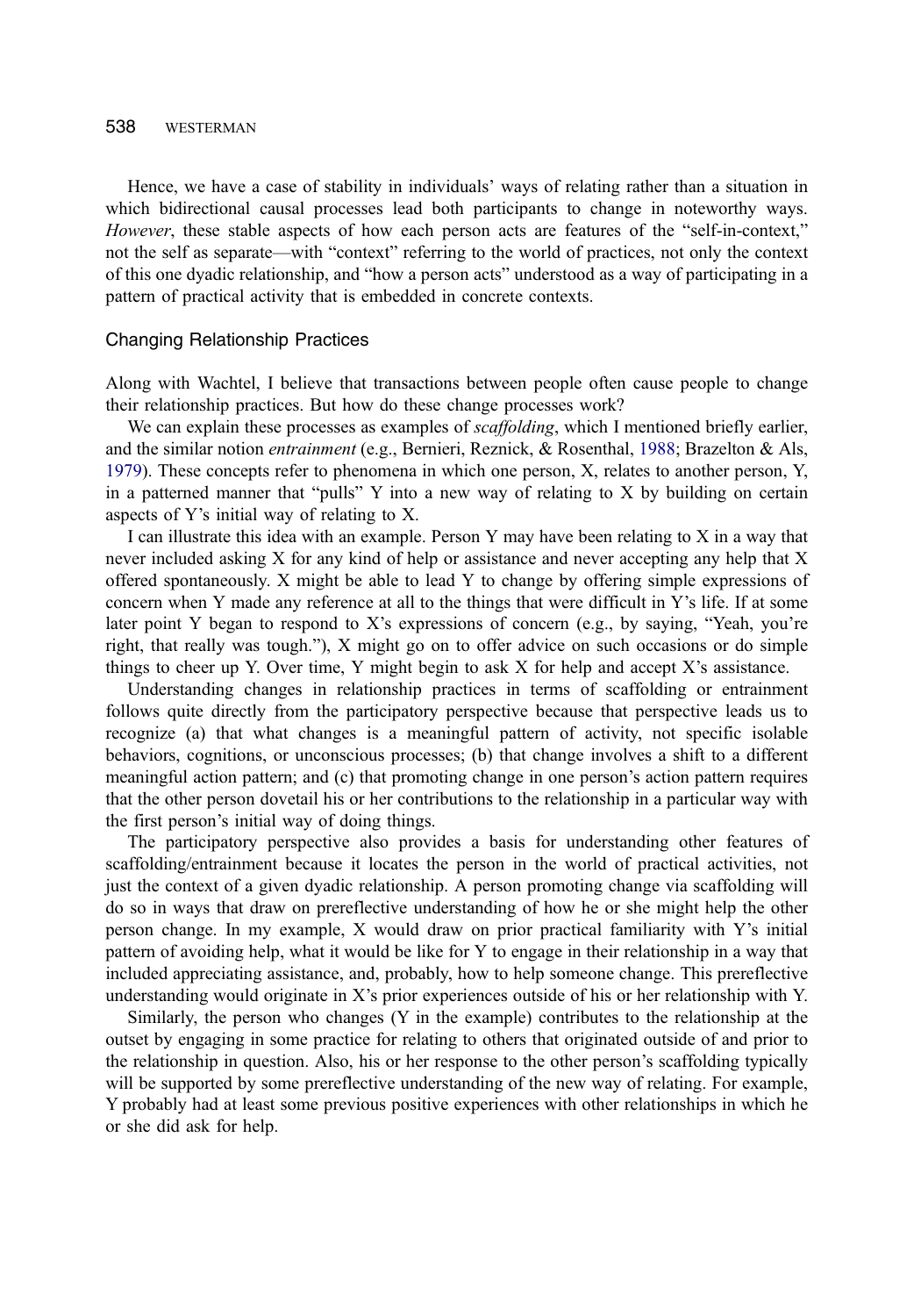# Vicious Circles

I now turn to relationship phenomena characterized by the vicious circles Wachtel focuses on. As I noted earlier, I agree with Wachtel that these problematic processes occur when a person behaves in ways that lead other people to respond in a manner that makes it likely that the person will continue to act toward them in the same way. I also agree with Wachtel that vicious circles are very important clinically because, as I quoted earlier, in order "to help the person to generate change in his or her life, we need to understand with great clarity how he or she keeps it the same" (pp. 519–520, italics in the original). In addition, I agree with him that exploring a patient's everyday life can help an analyst or therapist understand the vicious circles that occur in the transference.

Nevertheless, I also believe that there is more to learn about vicious circles. For example, as I see it, there is more to learn about *how* individuals relate to other people that leads others to become "unwitting 'accomplices,'" as Wachtel would say (pp. 519 and 520). That is, what is problematic behavior like that results in a vicious circle?

#### Interpersonal Defense Theory

In part guided by Wachtel's ideas about vicious circles, along with several colleagues I have developed a theory about what I call "interpersonal defenses" (e.g., Westerman, [2005](#page-15-0); Westerman & de Roten, [2017;](#page-15-0) Westerman & Muran, [2017;](#page-15-0) Westerman & Steen, [2007](#page-15-0)) and pursued a program of research on the theory (for a brief review, see Westerman & de Roten, [2017,](#page-15-0) p. 15). I offer a short summary of the theory here. It offers a substantive account of vicious circles that differs from Wachtel's ideas in a number of respects. These differences result from that fact that interpersonal defense theory is based on the participatory perspective.

Whereas psychoanalytic theory views defenses as intrapsychic processes (the ego mechanisms of defense) that modulate internal experiences of anxiety, guilt, and self-esteem, interpersonal defense theory focuses on *what people are doing* in their relationships and goes on to conceptualize defenses primarily as interpersonal action patterns that attempt to influence what transpires in those relationships. These patterns are supported by cognitive and emotional processes as well as processes for keeping certain things out of awareness. Those "inner" processes enter into the model in a different and more secondary way than in Wachtel's viewpoint because they are treated as nested subprocesses that are parts of the practices in which the person is engaged.

People employ interpersonal defenses to negotiate conflicts of a particular kind. An individual might want to engage in a desired, or wished-for, relationship with another person in which the individual acts a certain way (call this X) and the other person responds in a particular manner. However, given what Wittgenstein ([1958\)](#page-15-0) might have called the "grammar" of interpersonal interactions, pursuing a wished-for relationship opens up other possibilities. Those possibilities may include a highly feared situation in which the individual acts in manner X and the other person responds in a way the individual dreads. Note that as conceptualized by interpersonal defense theory, having an interpersonal wish or fear does not refer to mental states or drives but rather to meaningful action patterns.

As I commented earlier, relationships between practices can be complicated. Interpersonal defenses involve engaging in two ultimately incompatible practices at the same time. To negotiate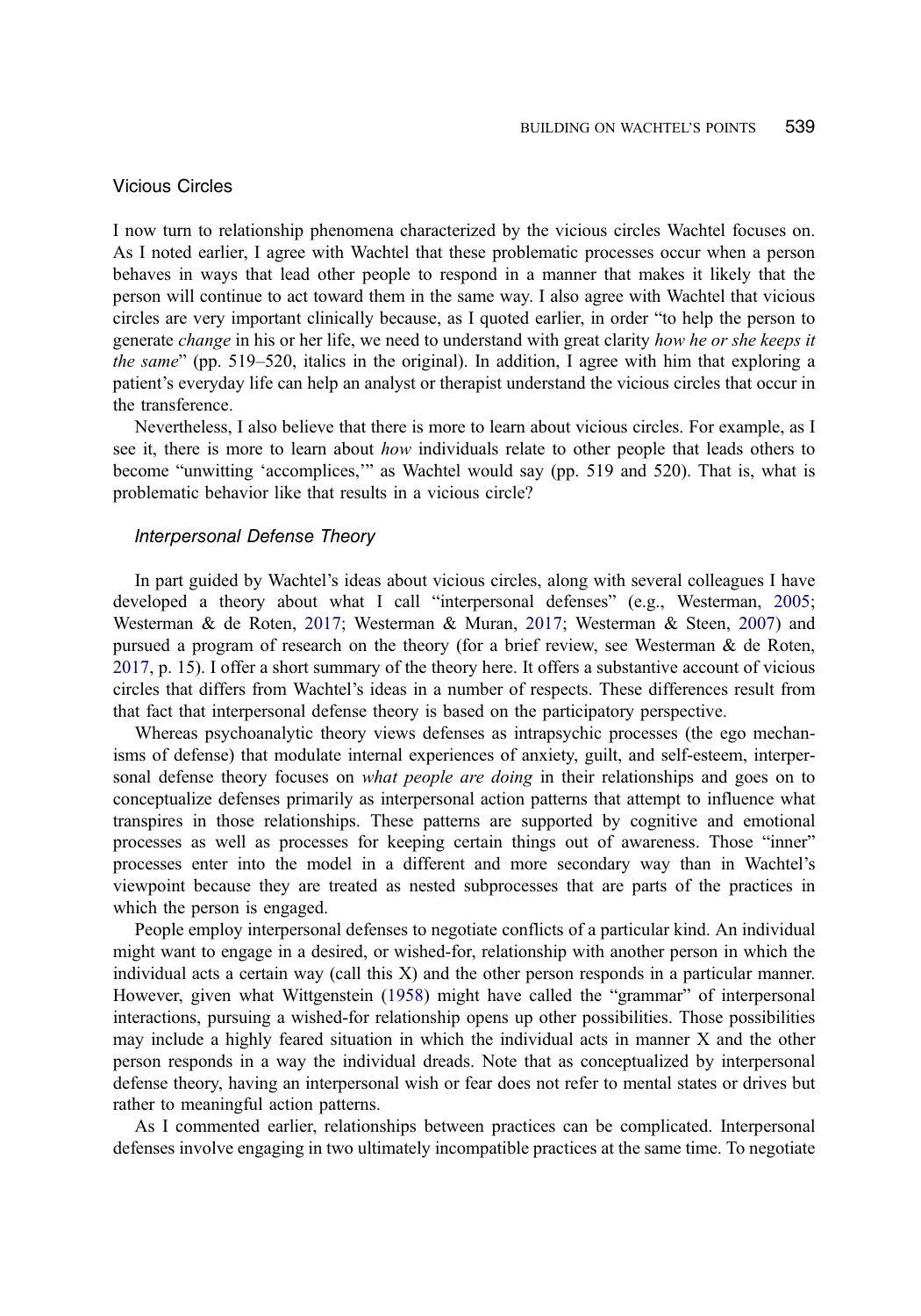conflicts of the kind I just described, an individual might relate to others in a manner that attempts to *both* pursue the wished-for relationship *and* act in ways aimed at avoiding the feared relationship, even though the feared outcome is a possible consequence of pursuing the wish. Parts of these defensive interpersonal patterns pursue the wished-for kind of relationship, whereas other parts attempt to "cancel out" how doing so opens up the possibility that the relationship will proceed in the way the person fears, and these parts do not mesh with one another. In other words, interpersonal defenses are characterized by recurring failures of dovetailing, or coordination. Although I would need more information about the case Wachtel described in his paper to be sure about this, Jason's pattern of being sociable and walling off dialogue with others might be an example of a defensive, noncoordinating pattern.

Interpersonal defenses attempt to both pursue relationship wishes and avoid relationship fears, but we also need to consider how they actually affect what transpires in relationships. According to interpersonal defense theory, they "work" in the sense that they do avert feared outcomes. This contrasts with Wachtel's account of vicious circles and, more generally, with the concept of a self-fulfilling prophecy. However, although the ways in which defensive patterns "cancel out" how pursuing wishes typically opens up the possibility of the feared consequence, it is not as if the ways in which the person pursues his or her wished-for relationship never happened. The overall package of both pursuing wishes and trying to cancel that out itself has consequences. Interpersonal defenses actually make it very unlikely that the wished-for relationship will occur. In addition, they promote negative relationship outcomes that are distinct from the person's central fear and positive outcomes distinct from the individual's wish.

Interpersonal defenses lead to these effects by scaffolding, or entraining, the other person's interpersonal behavior. Their "pull"—how the other person is likely to respond when someone recurrently breaches coordination by pursuing a wish and trying to cancel that out—is due to that other person's prereflective understanding of relationship practices, which derives from that individual's prior participation in the world of practices at large.

According to interpersonal defense theory, the ways the other person is likely to respond, in turn, serve to maintain the interpersonal pattern of the person who is acting defensively. Hence, the upshot is a vicious circle, although a circle that differs in many respects from Wachtel's account. The likely responses to a defensive pattern function as scaffolding that maintains the pattern because (a) the other person does not behave in the feared manner, even though the first person pursues his or her wish (albeit in a defensive manner); (b) the positive responses distinct from the first person's wish support his or her continuation of the defensive pattern; (c) the first person can continue to try to pursue the wish by acting defensively, even though the pattern does not actually lead to realizing the wish; and (d) although interpersonal defenses promote negative outcomes distinct from the fear, those relationship events are less salient for the first person than his or her central fear.

Therapists become "unwitting accomplices" in a vicious circle when they respond to patients' interpersonal defenses in the ways defensive patterns tend to elicit. Responding in those ways works against successful treatment. By contrast, I believe that therapists can promote positive outcomes when they respond to their patients in ways that realize patients' wishes for the therapeutic relationship and when they encourage patients to pursue their relationship wishes in a straightforward manner (see Westerman & de Roten, [2017\)](#page-15-0). Responding in these ways provides corrective emotional experiences that serve as scaffolding for patients to develop new ways of engaging in relationships.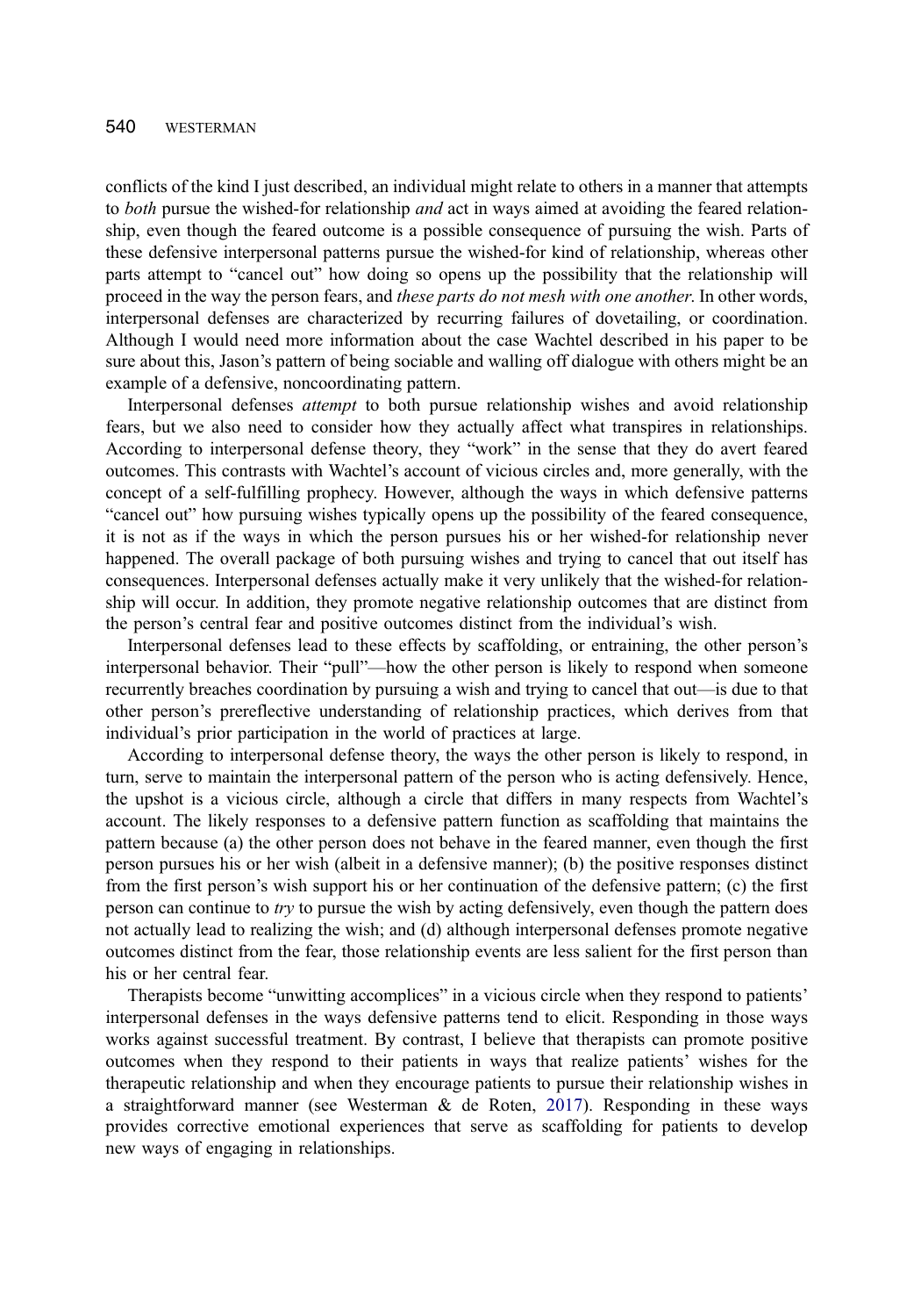I can offer a brief clinical example to illustrate many of these points about interpersonal defense theory (for a detailed analysis of the case, see Westerman & Muran, [2017\)](#page-15-0). The case involved the short-term dynamically oriented treatment of a 28-year-old female patient I call Sharon (pseudonym). The therapist was a male psychiatrist with extensive experience in brief dynamic therapy. Sharon entered therapy because she was experiencing "guilt and agony" about a broken engagement and problems moving forward in her life since she ended the engagement.

Sharon related to her therapist and to significant others in a manner marked by a noncoordinating pattern in which she persistently, stubbornly pressed on with her point of view and tried to get exchanges to proceed along the lines she wanted to pursue, while she also repeatedly appeared to agree with and defer to the other person. She provoked and baited her therapist and other people by appearing to go along and then repeatedly moving away from going along to go back to pressing on with her point of view. In addition, she did not clearly present where she stood.

Evidence of several kinds indicated that Sharon was struggling with a conflict. She wished that she could act in an independent manner in relationships, including having her own point of view, and that others would respond by affirming her and showing appreciation for her, but she feared that if she pursued her wish by acting independently, others would ignore and neglect her. Her noncoordinating pattern was an attempt to negotiate this conflict. On one hand, she pursued her wish by persistently pressing on with her point of view. On the other hand, appearing to agree with and defer to others again and again worked to avoid her fear. It did this in two ways. For one thing, it repeatedly derailed acting independently and taking a stand. Truly acting independently requires behaving in certain ways over time—dovetailing any single comment with subsequent efforts to develop, clarify, reassert one's position, and so forth, not simply making isolated statements. Hence, Sharon's therapist and others could not neglect her when she acted independently because she never fully behaved in that manner. Her pattern also worked against being ignored because by repeatedly apparently deferring to the therapist and others, Sharon baited them to continue to try to engage her.

In fact, it was quite clear from videotapes of sessions that the therapist did not ignore Sharon at all. Hence, she avoided her fear. In addition, however, the therapist did not behave in a way that realized her wish. This is unfortunate, but not surprising, because by repeatedly derailing her own bids to take a stand by deferring to the therapist, Sharon made it very difficult for the therapist to know what her independent viewpoint was and, therefore, very difficult for him to affirm it. Instead, the therapist's behavior was characterized by (a) acting at times in a benevolently managing way, trying to *help her* to be more responsive to his point of view (positive responses distinct from the wish), and (b) relating to her at other times in hostile controlling and attacking ways, trying to *get her* to be more responsive to him (negative responses distinct from fear). Both of these aspects of the therapist's behavior were responses to the fact that Sharon's overall pattern of defensive behavior led him to treat her as someone who was difficult to relate to.

Careful analysis of transcripts of sessions from this case by Westerman and Muran [\(2017\)](#page-15-0) supported the view that by behaving in the way just described, the therapist contributed to maintaining Sharon's defensive pattern and, therefore, contributed to maintaining the overall vicious circle. In fact, Sharon's and her therapist's ways of relating to each other remained unchanged throughout the therapy. It is not surprising that the outcome was poor.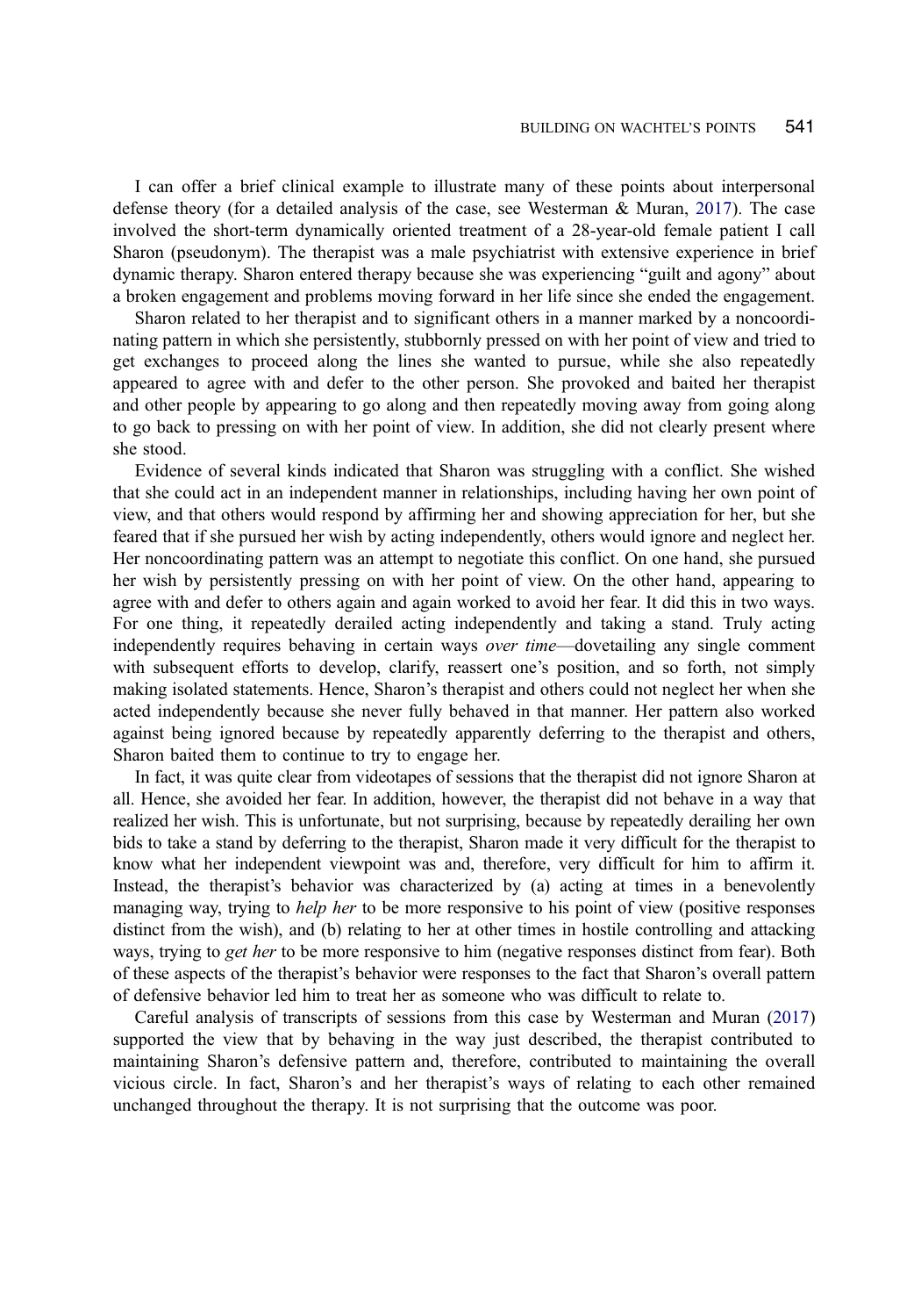# Working With the "Inner Realm"

What about the "inner realm" of patients' perceptions, thoughts, feelings, unconscious fantasies, and so forth? Here, I do not believe that my position differs greatly from how Wachtel proceeds in his clinical work, for example, in his work with Jason. However, the participatory perspective offers its own way of conceptualizing how to work with so-called internal processes that highlights certain points.

By all means, analysts and therapists should try to understand their patients' perceptions, feelings, and so on. In most cases, they should also engage with their patients in a joint process of reflecting on these things. This follows from the participatory perspective, because cognitions, feelings, and unconscious processes are viewed as parts—important parts—of how patients participate in doing things. But this idea makes a difference in how we should work with "inner" processes, because as parts of practices we should focus on them in terms of the roles they play in action patterns. For example, instead of only asking how intrapsychic defense mechanisms modulate "internal" experiences of anxiety or guilt, we should also consider—and, indeed, give more consideration to—how, for example, the particular way a patient uses denial in certain situations supports his or her ways of relating to significant others (see Westerman & Steen, [2007,](#page-15-0) pp. 342–344).

Another point is that as parts of how people do things, "inner" processes are indexical phenomena that are irreducibly situated in concrete contexts. In other words, "internal" processes are located in the world of practical activity. They do not reside in some separate, "internal" realm. One implication of this point is that discussions between patients and therapists regarding the patient's feelings, thoughts, and so on are most likely to be helpful if they lead to new ways of thinking in situations rather than *about* situations. Without doubt, sometimes, more general, abstract, "top down" discussions can be very useful. Nevertheless, fundamentally, all thinking is part of how we engage in situations. "Top down" exchanges are helpful if and when they somehow serve to make links to doing things in actual, specific contexts.

Note, in particular, that the fact that a patient and therapist are discussing how the patient (and possibly the therapist as well) feels about their relationship may not guarantee that the exchange actually serves to place things in context, notwithstanding the focus on their relationship. Working through the transference successfully requires efforts that are enacted and concrete, even if they are at the same time reflective and aimed at insight.

# Extending Change to Everyday Life

To return to Wachtel's theme about everyday life, I would like to underscore a point that, I think, remains mostly implicit in his example of Jason's case. One reason for focusing on everyday life in therapy is that doing so can play a crucial role in extending changes patients are making in the therapy context—whether as the result of corrective emotional experiences, developing insight by working through the transference, or in any other way—to the rest of their lives. People sometimes spontaneously extend changes they have made in one context to others, but patients in therapy usually need help building bridges between the work that is occurring in the therapy context and their daily lives. This point follows from the indexical nature of practices.

In addition, extending changes made in therapy to other situations often involves challenges that are quite different from those faced in the therapy relationship. It is at least frequently the case that therapists will be ready to relate to their patients in new ways as patients change, but this may not be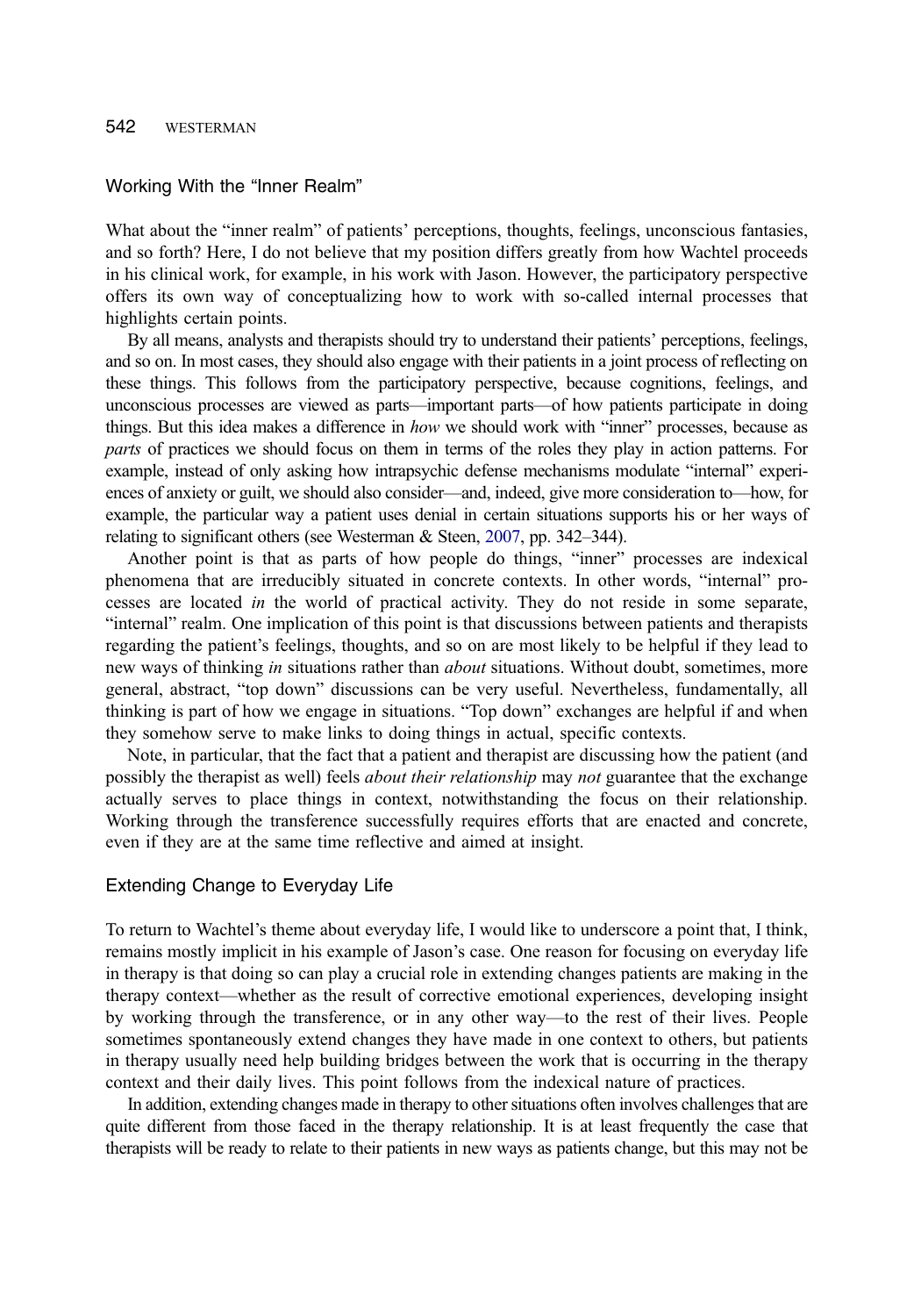<span id="page-14-0"></span>true about a patient's other relationships. Patients often find that significant others are not ready to join them in a new "virtuous" (Wachtel, this issue, p. 520) circle. In such situations, a therapist who includes a focus on everyday life in his or her work can help a patient (in any of a number of ways—not necessarily via anything like psychoeducational teaching) explore the possibility of scaffolding/ entraining how the other person relates to him or her (as in the preceding section "Changing Relationship Practices"). To be sure, efforts along these lines sometimes are not successful. At such points, a therapist might turn to helping a patient maintain his or her new way of relating in the patient's relationship with the significant other, even though that other person continues to behave in a way the patient does not like (as in the preceding section "Staying the 'Same'"). The patient's significant other may not respond in the manner the patient hoped for, but it can still be a real gain for the patient to engage in the relationship in the new way.

## CONCLUDING COMMENTS

Wachtel helps us move a great deal further along the path of exploring the implications of Michell's work for understanding the "self-in-context." Among other points, Wachtel's contributions to this project include calling for a move away from a one-person perspective on everyday life when it comes to theory, arguing for a closely related shift when it comes to practice in which analysts and therapist focus much more attention on patients' daily lives, replacing the notion that internal processes are "frozen" in time with the view that the role they play depends on ongoing give-and-take with external events, and providing us with a way to understand the vicious circles that are a prominent part of most clinical problems.

I have suggested that we can take another step along the path of treating the person as a "selfin-context" if we rethink longstanding issues about the person's relationship to others and the world at large along the lines of the participatory philosophical perspective, which takes as its cornerstone idea the view that from the outset the person is a participant in practical activities. Guided by the participatory perspective, I have offered a different view of what are typically called "inner" processes and pointed to some of the implications of that view for clinical work; made some additional suggestions about how a focus on everyday life can enter into therapeutic work; and, most important, presented an alternative account of vicious circles.

My suggestions depart from Wachtel's ideas in a number of respects. I take full responsibility for any ways in which they are off base. On the other hand, I gratefully acknowledge that if they have merit in some respects, it is in good measure because in my work over the years I have attempted to build on what I have learned from Wachtel's contributions.

# **REFERENCES**

Bernieri, F. J., Reznick, J. S., & Rosenthal, R. (1988). Synchrony, pseudosynchrony, and dissynchrony: Measuring the entrainment process in mother-infant interactions. Journal of Personality and Social Psychology, 54, 243–253. doi:[10.1037/0022-3514.54.2.243](http://dx.doi.org/10.1037/0022-3514.54.2.243)

Bickhard, M. H. (2009). The interactivist model. Synthese, 166, 547–591. doi[:10.1007/s11229-008-9375-x](http://dx.doi.org/10.1007/s11229-008-9375-x)

Brazelton, T. B., & Als, H. (1979). Four early stages in the development of mother-infant interaction. The Psychoanalytic Study of the Child, 34, 349–369.

Dewey, J. (1896). The reflex arc concept in psychology. Psychological Review, 3, 357–370. doi[:10.1037/h0070405](http://dx.doi.org/10.1037/h0070405)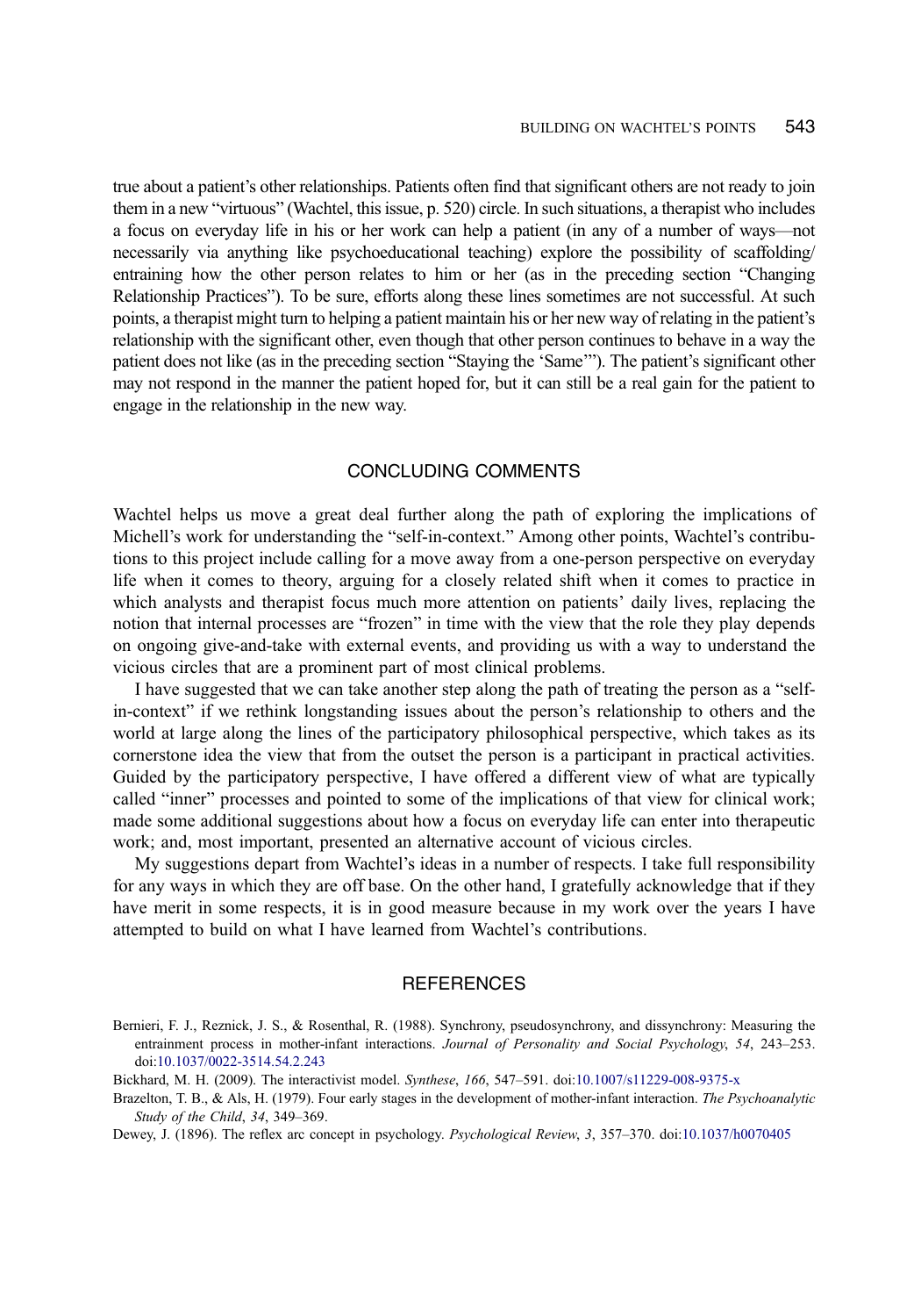- <span id="page-15-0"></span>Fischer, K. W., Shaver, P. R., & Carnochan, P. (1990). How emotions develop and how they organize development. Cognition and Emotion, 4, 81–127. doi[:10.1080/02699939008407142](http://dx.doi.org/10.1080/02699939008407142)
- Fogel, A. (1993). Developing through relationships: Origins of communication, self, and culture. Chicago, IL: University of Chicago Press.
- Gibson, J. J. (1986). The ecological approach to visual perception. Hillsdale, NJ: Erlbaum.
- Heidegger, M. (1962). Being and time (M. Macquarrie & E. Robinson, Trans.). New York, NY: Harper & Row.
- Hustedt, J. T., & Raver, C. C. (2002). Scaffolding in low-income mother-child dyads: Relations with joint attention and dyadic reciprocity. International Journal of Behavioral Development, 26, 113–119. doi:[10.1080/01650250042000636](http://dx.doi.org/10.1080/01650250042000636)
- Kaye, K. (1985). Toward a developmental psychology of the family. In L. L'Abate (Ed.), The handbook of family psychology and therapy (Vol. 1, pp. 38–72). Homewood, IL: Dorsey.
- Martin, J. (2012). Coordinating with others: Outlining a pragmatic, perspectival psychology of personhood. New Ideas in Psychology, 30, 131–143. doi[:10.1016/j.newideapsych.2009.11.007](http://dx.doi.org/10.1016/j.newideapsych.2009.11.007)
- Martin, J., & Gillespie, A. (2010). A neo-Meadian approach to human agency: Relating the social and the psychological in the ontogenesis of perspective-coordinating persons. Integrative Psychological and Behavioral Science, 44, 252–272. doi[:10.1007/s12124-010-9126-7](http://dx.doi.org/10.1007/s12124-010-9126-7)
- Merleau-Ponty, M. (1962). Phenomenology of perception (C. Smith, Trans.). London, UK: Routledge & Kegan Paul.

Mitchell, S. A. (1988). Relational concepts in psychoanalysis. Cambridge, MA: Harvard University Press.

- Osbeck, L. (2009). Transformations in cognitive science: Implications and issues posed. Journal of Theoretical and Philosophical Psychology, 29, 16–33. doi:[10.1037/a0015454](http://dx.doi.org/10.1037/a0015454)
- Toulmin, S. (1982). The return to cosmology: Postmodern science and the theology of nature. Berkeley, CA: University of California Press.
- Vygotsky, L. A. (1978). Mind in society. Cambridge, MA: Harvard University Press.
- Wachtel, P. L. (1994). Cyclical processes in psychopathology. Journal of Abnormal Psychology, 103, 51–54. doi[:10.1037/0021-843X.103.1.51](http://dx.doi.org/10.1037/0021-843X.103.1.51)
- Wachtel, P. L. (1997). Psychoanalysis, behavior therapy, and the relational world. Washington DC: American Psychological Association.
- Wachtel, P. L. (2008). Relational theory and the practice of psychotherapy. New York, NY: Guilford.
- Wachtel, P. L. (2010). One-person and two-person conceptions of attachment and their implications for psychoanalytic thought. International Journal of Psycho-Analysis, 91, 561–581. doi:[10.1111/j.1745-8315.2010.00265.x](http://dx.doi.org/10.1111/j.1745-8315.2010.00265.x)
- Westerman, M. A. (2005). What is interpersonal behavior? A post-Cartesian approach to problematic interpersonal patterns and psychotherapy process. Review of General Psychology, 9, 16–34. doi[:10.1037/1089-2680.9.1.16](http://dx.doi.org/10.1037/1089-2680.9.1.16)
- Westerman, M. A. (2013). Making sense of relational processes and other psychological phenomena: The participatory perspective as a post-Cartesian alternative to Gergen's relational approach. Review of General Psychology, 17, 358–373. doi[:10.1037/a0034447](http://dx.doi.org/10.1037/a0034447)
- Westerman, M. A. (2014). Examining arguments against quantitative research: "Case studies" illustrating the challenge of finding a sound philosophical basis for a human sciences approach to psychology. New Ideas in Psychology, 32, 42–58. doi[:10.1016/j.newideapsych.2013.08.002](http://dx.doi.org/10.1016/j.newideapsych.2013.08.002)
- Westerman, M. A., & de Roten, Y. (2017). Investigating how interpersonal defense theory can augment understanding of alliance ruptures and resolutions: A theory-building case study. Psychoanalytic Psychology, 34, 13–25. doi[:10.1037/](http://dx.doi.org/10.1037/pap0000122) [pap0000122](http://dx.doi.org/10.1037/pap0000122)
- Westerman, M. A., & Muran, J. C. (2017). Investigating an approach to the alliance based on interpersonal defense theory. Psychotherapy Research, 27, 620–641. doi[:10.1080/10503307.2016.1152407.](http://dx.doi.org/10.1080/10503307.2016.1152407)
- Westerman, M. A., & Steen, E. M. (2007). Going beyond the internal–external dichotomy in clinical psychology: The theory of interpersonal defense as an example of a participatory model. Theory & Psychology, 17, 323–351. doi[:10.1177/0959354307075048](http://dx.doi.org/10.1177/0959354307075048)
- Wittgenstein, L. (1958). Philosophical investigations (3rd ed.; G. E. M. Anscombe, Trans.). New York, NY: Macmillan.

# **CONTRIBUTOR**

Michael A. Westerman, Ph.D., is an Associate Professor in the Department of Psychology, New York University. He also is a member of the Consulting Faculty in the Department of